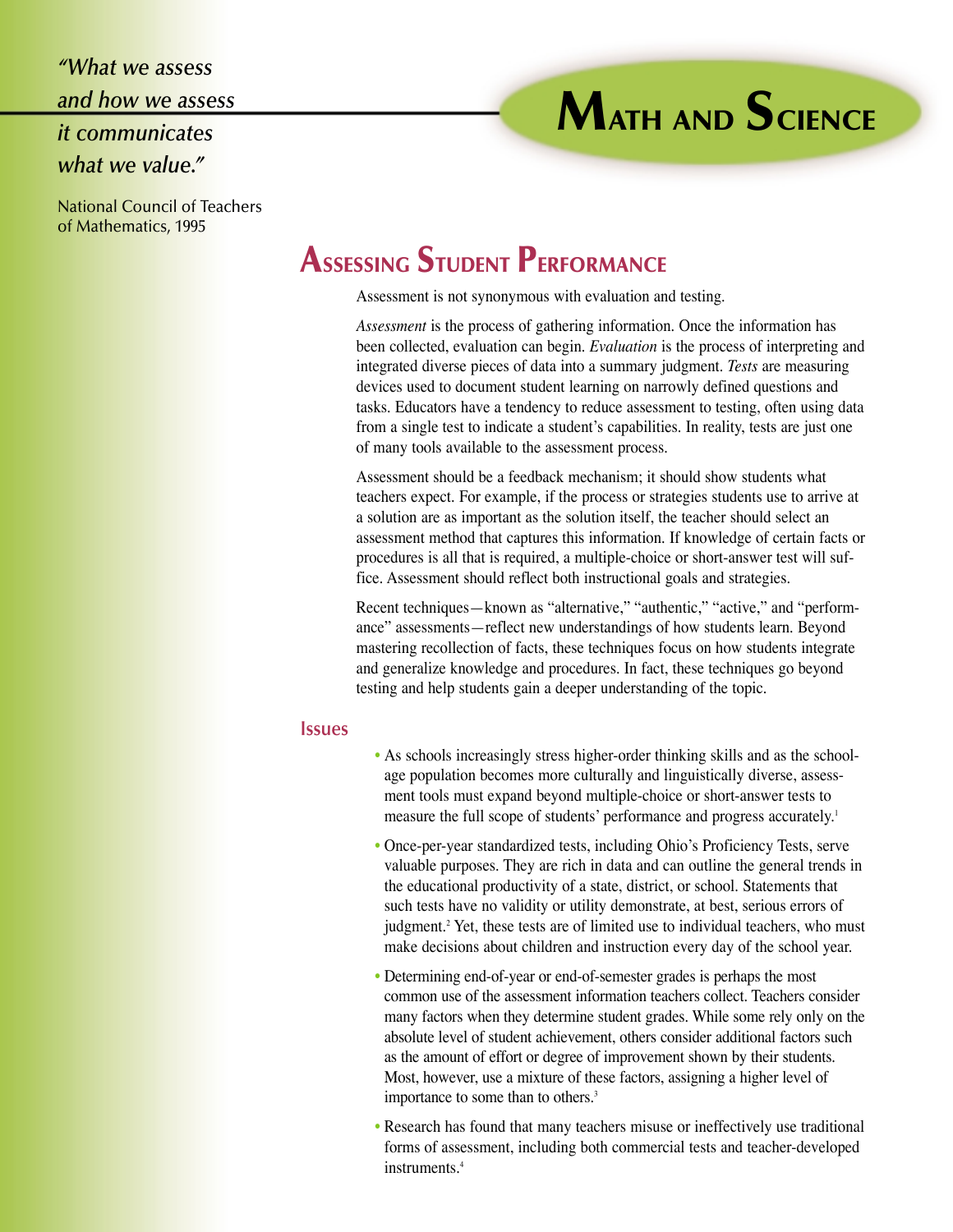- The knowledge and abilities of students from different cultural or linguistic backgrounds are not well measured by multiple-choice or short-answer tests or quizzes in English. Alternative forms of assessment, when implemented properly, can give teachers more useful information about what these children know and can do and what kinds of instruction will help them the most.<sup>5</sup>
- Use of homework as an assessment tool varies among teachers of different grades and subjects: 37 percent of primary-grade teachers in the U.S. report that they often collect, correct, and discuss homework, compared to 58 percent of intermediate-grade teachers, 53 percent of middle school teachers, and 50 percent of high school teachers.<sup>6</sup> Yet, 51 percent of mathematics teachers report that they often record only whether students complete a homework assignments.
- Portfolios are a popular assessment method: 49 percent of U.S. teachers say they play an important role in assessing student performance.7 A portfolio is a collection of a student's work chosen to represent the student's progress in acquiring skills or conceptual understanding. Portfolios can be more or less formal, depending on the criteria involved in selecting and assessing the quality of the work. Portfolio assessment can include teacherstudent conferences about selection and assessment of the work. Although they are not without controversy,<sup>8</sup> portfolios allow teachers to evaluate higher-order, complex skills while providing opportunities for student goal setting and self-evaluation.<sup>9</sup>

### **Routes and Destinations**

When developing assessment tasks, first identify the "big idea" of a unit. What is worth knowing? Next, establish the criteria for judging student learning. Checklists are a useful way of displaying criteria and of clearly identifying the characteristics of a good product. Finally, give students access to the checklist as they prepare for and complete the assessment. The checklist not only will help students understand what is expected of them, it also will help them judge the quality of their work and allow them to discuss their progress with others.

### **Good assessment methods:**

- Focus on what students know and can do rather than what they do not know.
- Match the curriculum in both *what* is taught and *how* it is taught.
- Are unbiased and fair for all students.
- Allow students to learn at various paces and honor various styles of learning and performance.
- Use questions that require thoughtful responses.
- Compare performance over time to help recognize patterns of success and difficulty.

Nearly any significant learning activity can provide an opportunity for informal assessment and can be modified to become a performance assessment task. Expanding the scope of assessment provides a broader view of student capabilities and knowledge. Teachers are better prepared to describe and comment on each student's learning to parents, administrators, and the students themselves. In addition, continual assessment of student understanding can guide both long- and short-range instructional decisions to: